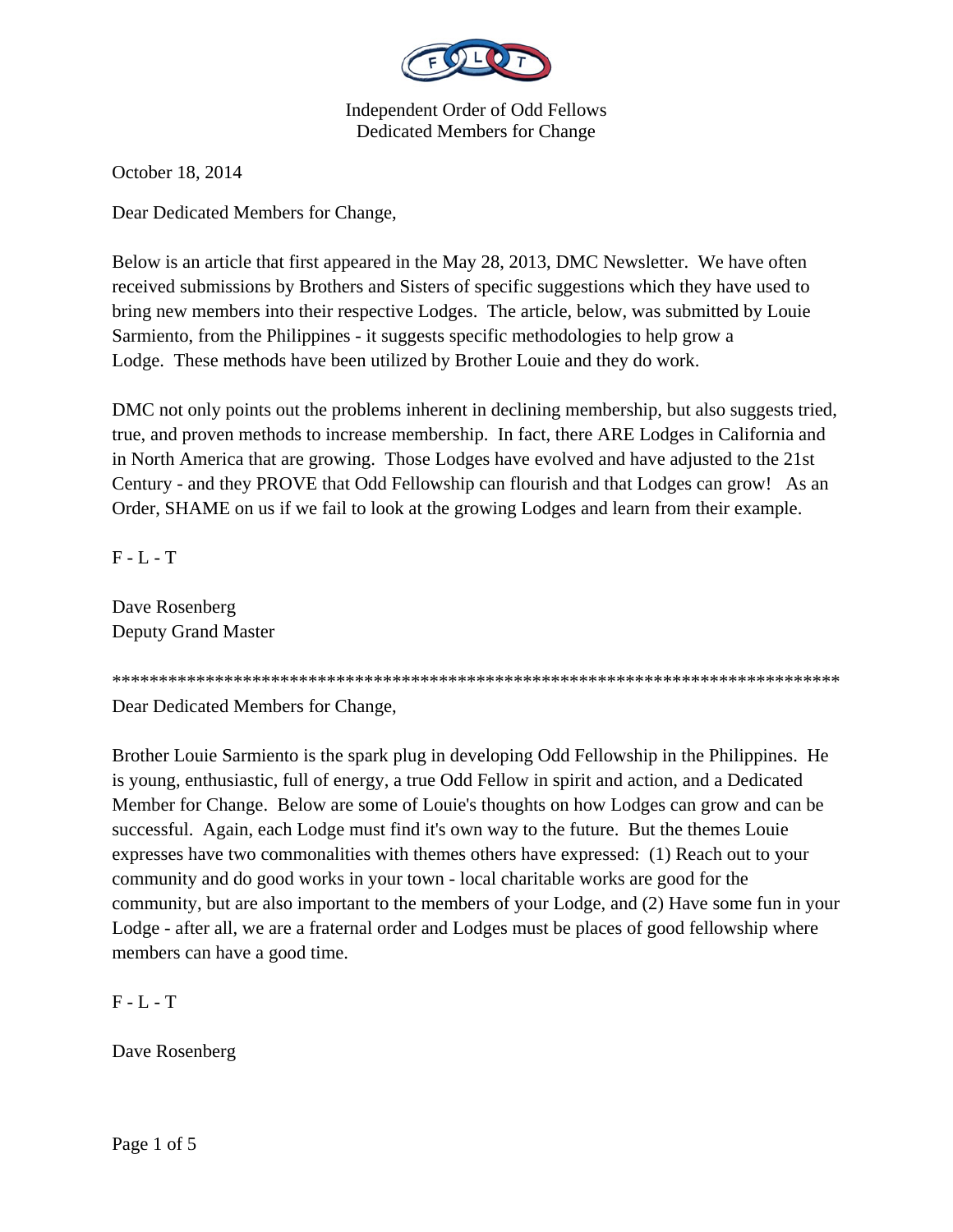

Hello brother Dave,

Thanks for including me in the e-mails of DMC group. It is very interesting to read insights and ideas from various dedicated members regarding how to grow and develop our Order to fit in the 21st Century. Not to toot any horn as I am not an "I" person but I just want to share this experience. Since 2010, I have visited more or less 60 'strong' and 'weak' Odd Fellow and Rebekah lodges from different jurisdictions in the United States and Philippines. During my visits, I interviewed various leaders and members in person and asked them what made them stay active in the Odd Fellows and what they think can make IOOF strong and relevant in the current era. I also had the opportunity to exchange conversations in person, via e-mail and facebook.com with members from U.S., United Kingdom, Canada, Norway, Denmark, Cuba and so on. In addition, being a member of another fraternal organization and other clubs, I tried to observe the characteristics of what makes a certain group strong. As a result of my inquiry and observation, I was able to write this article below probably a couple of years ago. And believe it or not, I still keep on updating it up until today as I continue to visit lodges and have conversations with other members. These tips are a result of observing a number of strong Odd Fellows, Rebekahs, Masonic, Moose, Elks and Pythias Lodges as well as college fraternities, sororities and clubs. Please do share my article below to our DMC brothers and sisters. Thanks

\_\_\_\_\_\_\_\_\_\_\_\_\_\_\_\_\_\_\_\_\_\_\_\_\_\_\_\_\_\_\_\_\_\_\_\_\_\_\_\_\_\_\_\_\_\_\_\_\_\_\_\_\_\_\_\_\_\_\_\_\_\_\_\_\_\_\_\_\_\_\_\_\_\_\_\_\_\_

## TIPS FOR A STRONG ODD FELLOWS LODGE

By Brother Louie Blake Sarmiento, PG

 $\overline{\phantom{a}}$  , where  $\overline{\phantom{a}}$ 

NUMBER ONE: Strong Recruitment. You are either growing or you are shrinking. As a lodge, try organizing open houses, membership drives and sending special invitation letters to prospective members. If your recruitment is strong, that means that outsiders believe in what you are doing. Put importance of the mentoring process - educate new members about the history, purpose and what makes the fraternity important and relevant in their lives and their communities. Perform the initiation ceremonies in a respectable and impressive manner that members will understand its relevance. Make them feel welcome and comfortable in the lodge hall and make sure that the majority of the new members will stay as members. Remember, you don't judge the strength of your lodge by the number of members listed in the members' register but by how many members actually attend in your lodge meetings and events. This is one of the strongest signs that you have a strong lodge.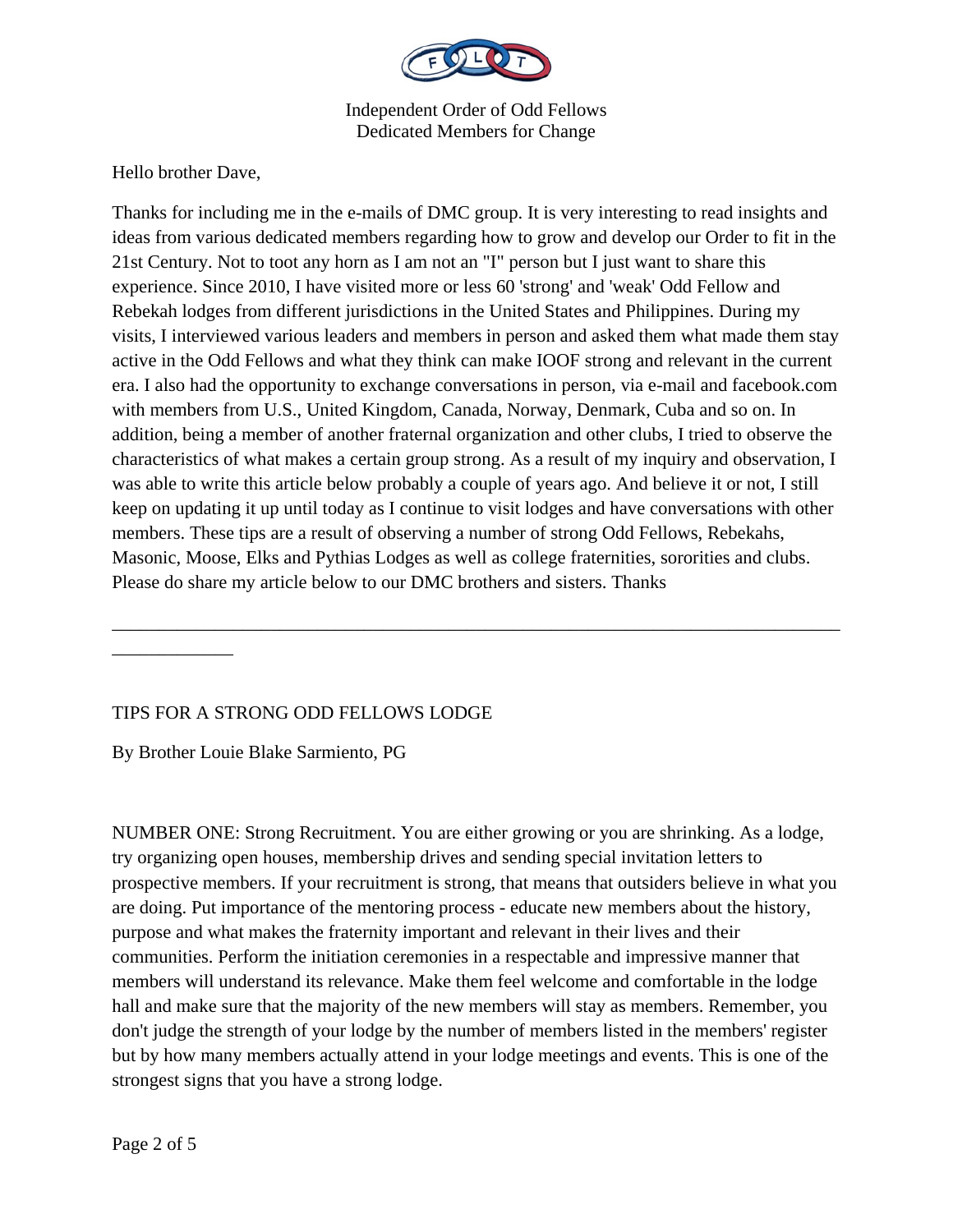

NUMBER TWO: Lively Social Life. Nobody wants to continue their membership in a lodge that is always serious and rigid - your lodge needs to know how to have fun and enjoy! Is your lodge providing the social outlet that the brothers and sisters expect? This is much more than lodge meetings, initiation ceremonies and dinners. This should go beyond inside the lodge room. Go on a camping, a road trip, movie nights and so on. Organize social activities that invite people from the community - both members and non-members alike. To be able to attract new and younger members, a lodge should organize activities that are "cool" not too "old-school". Strong lodges have countless events that ensure the morale of their members stay high.

NUMBER THREE: Active Community Service. Strong lodges are active in community service because they want to make a difference, not because they are forced to participate. Make the community service events fun, and the brothers and sisters, as well as community members who can be potential members, will want to show up to do their part.

NUMBER FOUR: Create Leaders. Does your lodge develop new leaders or you just allow younger and newer members to just sit beside and feel useless? Does your lodge have the same people leading the lodge for how many years or do you have new set of officers every year? Every new member should be trained to be a leader from the very start they have become members - give them responsibility, elect and appoint them in lodge positions and do not be afraid to step back while supporting them behind the scenes. Seniority is not good, mentoring is better. The easiest way to see if your lodge is producing leaders is by seeing that younger and newer members take on roles and leadership positions in the lodge AND in the community. Strong Lodges have leaders who are also leaders of their city or town, not just in the lodge room.

NUMBER FIVE: Strong Finances. This is probably the truest internal reflection on the strength of your lodge. The brothers and sisters in a strong lodge will want to pay their dues, because they realize that the fraternity provides great value to them. With good finances, comes good activities and events that all members could enjoy and find fulfillment.

NUMBER SIX: Clean and Well-maintained Lodge Hall. The Lodge Hall is a reflection of how strong the fraternity is. This is a lodge's most prized possession. Strong Lodges take great pride in their Lodge Hall or Building's appearance. Let your lodge be of service to its members and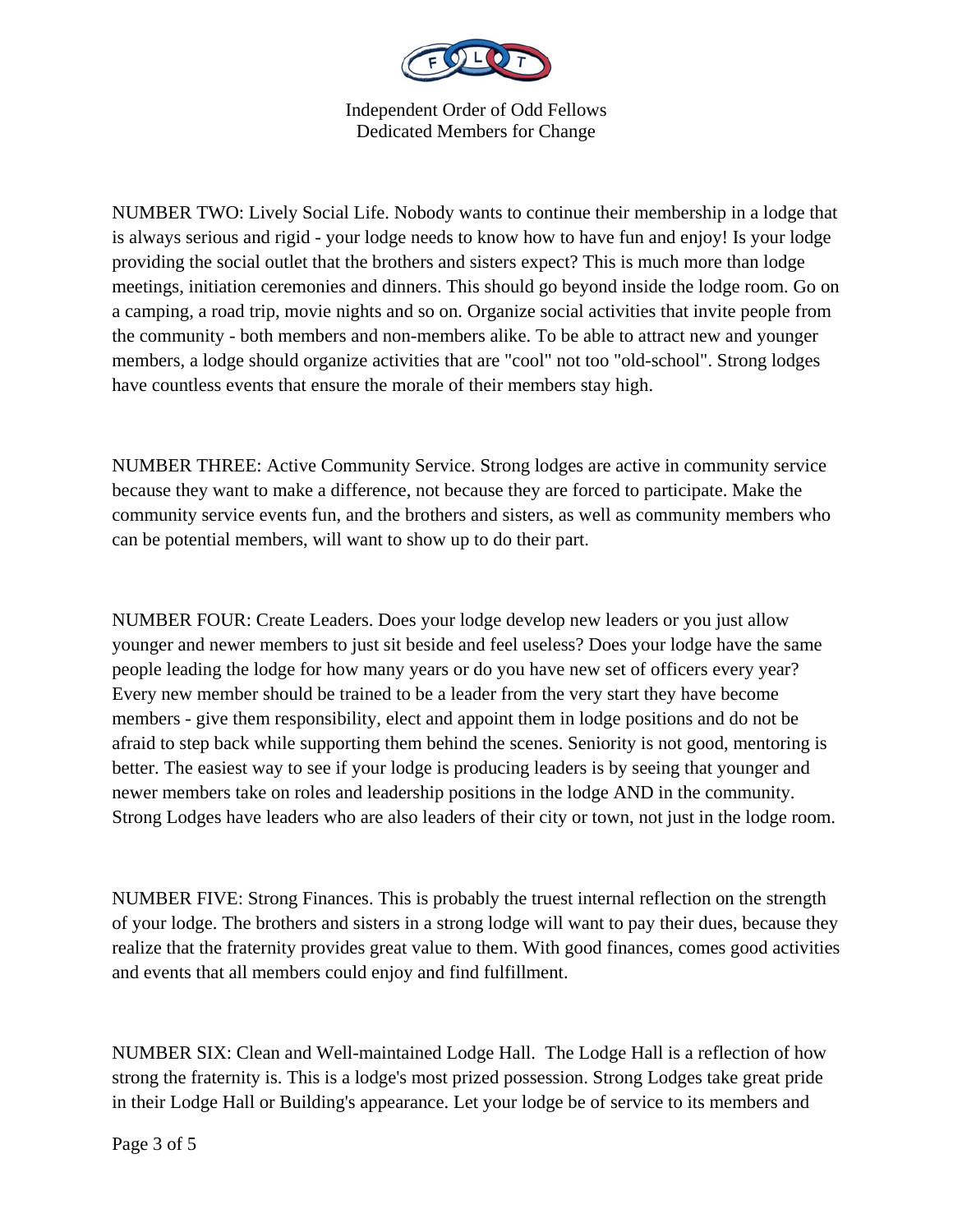

community. Make your lodge a place where community people and members will feel welcome and comfortable - a place where people could spend their free time and enjoy each others' company in the name of friendship, love and truth.

NUMBER SEVEN: Active Senior and New Members' Involvement. When older members disappear, the lodge will lose its wisdom and knowledge. When younger members disappear, the lodge will lose its hope for the future and the possibility of innovation. Oftentimes, the lodge blames members who leave for being the problem but it is actually the lodge that is the problem. The fraternity must cater to all its members, not just the ideas of older members and not just the ideas of the younger ones. After holding the top position in the lodge, encourage senior or older members to still stay involved and supportive to the younger ones. Have programs in place that the older and younger brothers want to be a part of, and as a result, the most experienced brothers remain active in the fraternity while the younger ones will also stay. Strong Lodges should put importance in listening to the opinions and suggestions of both new and senior members.

NUMBER EIGHT: Positive Reward System. Strong lodges should show appreciation and recognition to their members. It could be better to organize an awarding ceremony every year give away awards of recognition or prizes to the most active member every year, the member who arrives the earliest in every meeting and so on. These may just be small certificates or tokens but this shows that you give importance to brothers and sisters who make good contributions to your lodge. It increases the morale of the lodge.

NUMBER NINE: Educate the Public. One big problem with a lot of lodges is they do a lot of good things but no one knows about it. This may be good because it shows that the lodge is not after recognition for the good things they do. However, this is also bad because no one will really know what we really do and people can misinterpret our purpose as a fraternity. Also, several lodges existed for over hundreds of years in their community but no one knows that they still exist. Do not be too secretive. No not hide what good things you do. Educate the public of the existence of our fraternity. Place our three links logo outside every lodge building. Be proud to tell the world that you are a member of the Odd Fellows. Wear Odd Fellows T-shirts, jackets, sweaters, caps, watches and so on bearing the name 'Odd Fellows' with the three links emblem on it. Wear your Odd Fellows pin at work or at school. Place the Odd Fellows emblem or sticker on your car or motorcycle. Let your lodge participate in public parades and community events. Bring streamers with our logo and name. Invite people for an open house at your lodge hall at least once a year. Create a decent and attractive website for your lodge, have someone write an